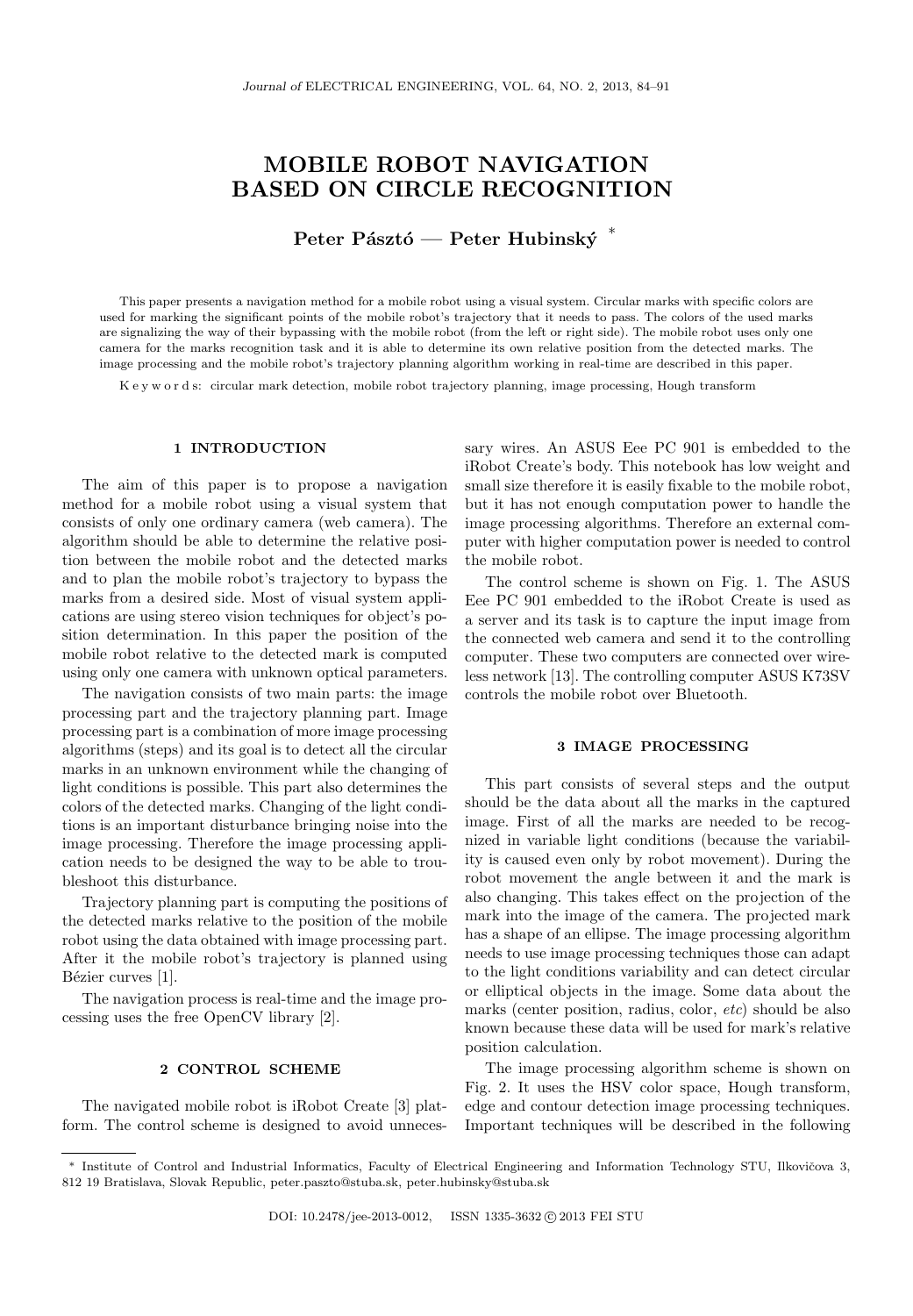

Fig. 1. Control scheme



Fig. 2. Image processing algorithm scheme

subsections. The output of the image processing part is the information about the shape of the recognized mark (circle or ellipse), the position of the center of the mark in the image and its radius (in case of circular mark) or radiuses (in case of elliptical mark).

### 3.1 Projection of the mark

Assume that all the marks are at the same height as the camera embedded to the mobile robot.

The projection of the mark into the image of the camera (Fig. 3.) can be described by

$$
\lambda \begin{pmatrix} x \\ y \\ 1 \end{pmatrix} = \begin{pmatrix} f & 0 & o_x & 0 \\ 0 & f & o_y & 0 \\ 0 & 0 & 1 & 0 \end{pmatrix} \begin{pmatrix} X \\ Y \\ Z \\ 1 \end{pmatrix}
$$
 (2)

where  $(X, Y, Z)$  are the coordinates of a point in the environment projected into the image of the camera with coordinates  $(x, y)$ ,  $(o_x, o_y)$  are the coordinates of the principal point of the image of the camera (most of the current imaging systems define the origin of the pixel coordinate system at the top-left pixel of the image). The parameter  $\lambda = Z$  is the homogeneous scaling factor and f is the focal length of the camera  $[4]$ .

The mark is projected to the image of the camera as an ellipse if the image plane and the mark plane are not parallel. Otherwise the projection of the mark to the camera image is circular.

If the real radius of the mark in the environment is  $r_p$ , it's distance from the camera image plane is  $d_{yp}$ , then the radius of the mark in the image if the mark plane and the camera image plan are parallel is

$$
r = f \frac{r_p}{d_{yp}} \,. \tag{2}
$$

Rotating the mark plane by an angle  $\alpha$  around the z axis of the global coordinate system, the radius of the mark in the image of the camera is

$$
r = f \frac{r_p \cos \alpha}{d_{yp} + r_p \sin \alpha}.
$$
 (3)

Note that in this case the unit of the radius of the mark in the image of the camera  $r$  is the same as the unit of the real radius of the mark in the environment  $r_p$ .

The radius of the mark in the camera image is a function of the angle  $\alpha$  between the camera image plane and the mark plane

$$
r = f(\alpha) = f \frac{\cos \alpha}{(d_{yp}/r_p) + \sin \alpha}.
$$
 (4)

### 3.2 HSV color space

It is necessary to transform the RGB color space used with the camera into HSV color space; because the RGB color space has a large variability of the colors of the marks in changing light conditions. The color changes of the area of the mark are mathematically nondescript. In HSV color model H is Hue, S is Saturation and V is value. Only the V channel is rapidly changing with changing light conditions. A minimal change in pixels intensity values in the S channel of HSV image while switching on and off the light source in the environment is shown on Fig. 4.

The RGB color space transformation into HSV color space is [5]

$$
a = \frac{(R - G) + (R - B)}{\sqrt{(R - B)^2 + (R - B)(G - B)}},
$$
(5)

$$
H = \begin{cases} \cos^{-1}(a), & B \le G, \\ 2\pi - \cos^{-1}(a), & B > G, \end{cases}
$$
 (6)

$$
S = \frac{\max(R, G, B) - \min(R, G, B)}{\max(R + B + G)},
$$
\n<sup>(7)</sup>

$$
V = \frac{\max(R, G, B)}{255}.
$$
\n
$$
(8)
$$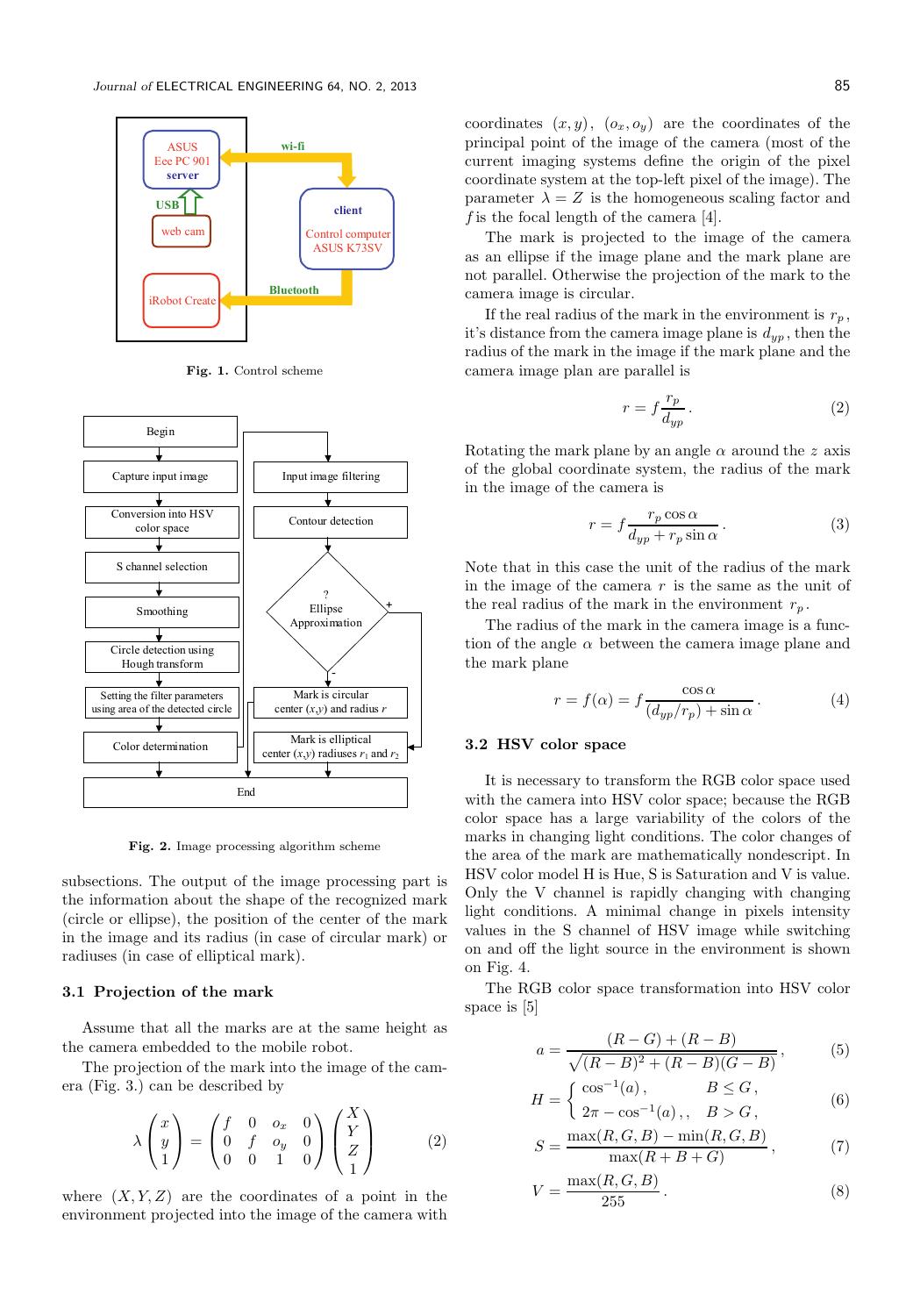

Fig. 3. Perspective projection



Fig. 4. The minimal change in pixels intensity values in the S channel of HSV image in different light conditions

### 3.3 Hough transform

The principle of the Hough transform can be explained on line detection [6–8, 11]. Consider a line passing through the points  $A = (x_1, x_2)$  and  $B = (x_1', x_2')$ . All lines passing through the point A meet the equation of the line

$$
x_2 = kx_1 + q. \tag{9}
$$

Because  $x_1, x_2$  are constant in the point A, the equation can be understood as an equation in a parameter space  $k, q$ . In the parameter space all lines passing through the point A in the image space are described by

$$
q = x_2 - kx_1. \tag{10}
$$

All the lines passing through the point B can be described with equation in the parameter space

$$
q = x_2' - kx_1' \,. \tag{11}
$$

The only common point of both lines in the parameter space is the point  $(k, q)$  that is responding to the line passing through A and B points in the image space.



Fig. 5. Image with circles

If Hough transform is used for circle detection, the equation of a circle

$$
(x-a)^2 + (y-b)^2 = r^2 \tag{12}
$$

instead of the line equation has to be used.

In case of circle detection there are three parameters  $(a, b, r)$  and the Hough transform accumulator has three dimensions. Consider an input image of size  $160 \times 120$ pixels. There are three circles in the input image (Fig. 5.), one with radius  $r = 40 \text{ px}$  and two with radiuses  $r =$ 20 px.

Figures 6 and 7 are showing the cuttings through the three dimensional accumulator at corresponding radius values ( $r = 40px$  and  $r = 20px$ ). A color map for these figures is shown on Fig. 8. The local maxima in every cutting through the accumulator can be seen on figures.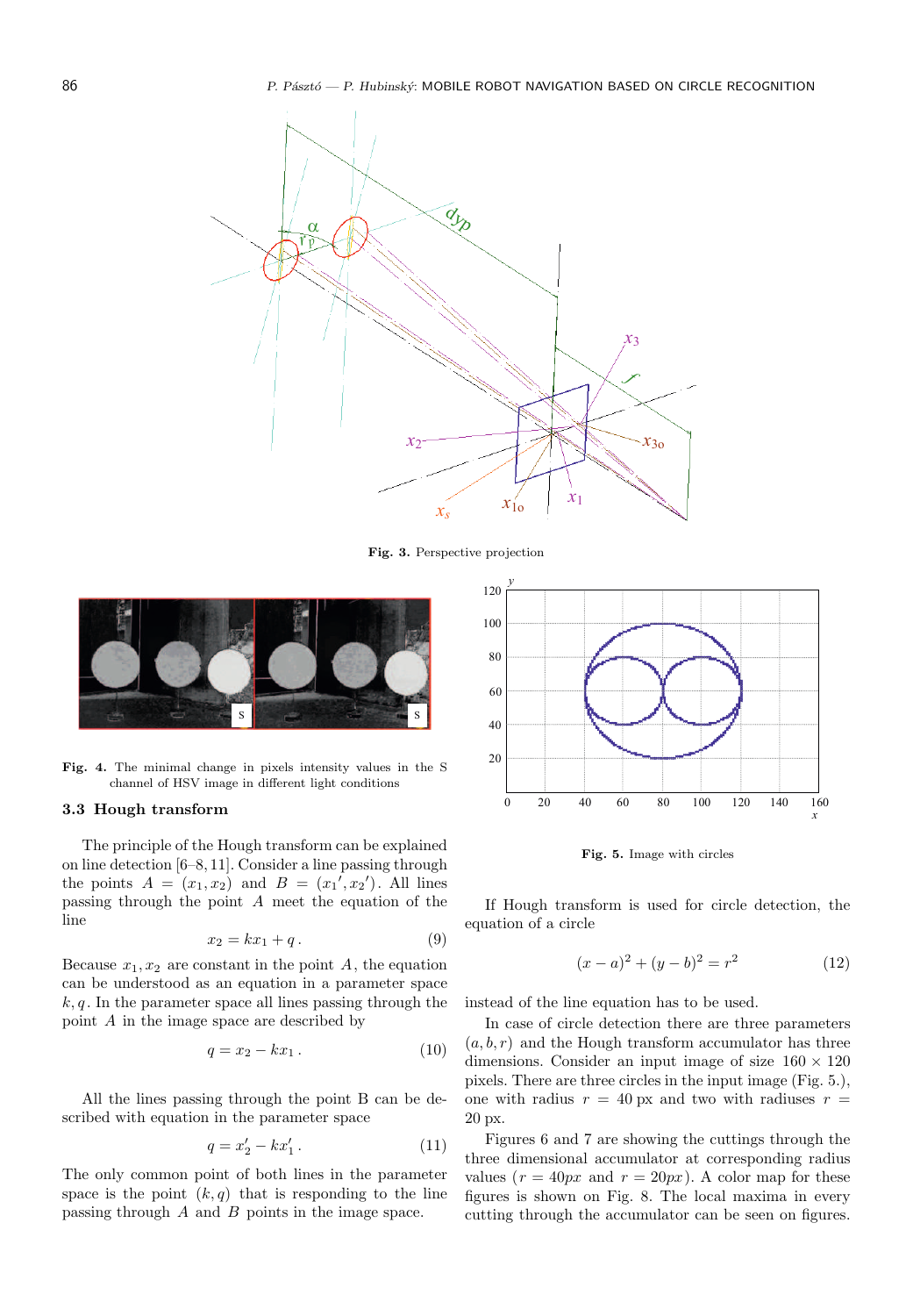

Fig. 6. A cut of the accumulator at  $r = 40$  px



Fig. 8. Color map for Figs.6 and 7



Fig. 9. Calculation of the relative position between the mark and the mobile robot

These local maxima  $(a, b)$  with the corresponding r belong to the circles those can be found in the camera image.

The greater is the radius the greater is the local maximum. Its value should be approximately equal with the circumference of the circle (depends on sampling period and the resolution of the image).



Fig. 7. A cut of the accumulator at  $r = 20$  px

Hough transform can be used for detection of objects those can be expressed with a mathematical equation. Its advantages for the purposes of this paper are that after object detection, the parameters of the object are known (center position and radius) and it can detect an incomplete object in the image (for example a standing out or a covered mark).

The real input image to the Hough transform is a single channel image (after edge detection). The OpenCV's Hough transform function is using implicitly a Canny edge detector.

OpenCV library does not implement a Hough transform for ellipse detection therefore the image processing algorithm (Fig. 2.) is also using a Hough transform for circle detection for this purpose. An ellipse can be interpreted as an incomplete circle; there is an assumption that the Hough transform for circle detection can also detect the ellipses. After circular object detection a contour detection is done for all the detected objects. If a contour approximated with the nearest ellipse is successful, the detected circular object is considered to be an ellipse.

# 3.4 Edge detection

Edge detection algorithms are based on evaluation of the differences in brightness values of neighboring pixels. Image is a two dimensional function and its gradient [9] is computed

$$
\nabla f(x,y) = \frac{\partial f(x,y)}{\partial x} i_x + \frac{\partial f(x,y)}{\partial y} i_y \tag{13}
$$

where  $x$  and  $y$  are the coordinates of the point in which the gradient is computed,  $i_x$  and  $i_y$  are unit vectors at the directions of  $x$  and  $y$  axes. Since an image is a digital signal  $f(n_1, n_2)$ , the gradient should be computed using differences instead of derivatives. An example of replacing derivative  $\frac{\partial f(x,y)}{\partial x}$  with  $G_{n1}$  is showing the equation

$$
G_{n1} = \frac{f(n_1, n_2) - f(n_1 - 1, n_2)}{T}.
$$
 (14)

OpenCV's Hough transform function uses a Canny edge detector. This detector uses a convolution of an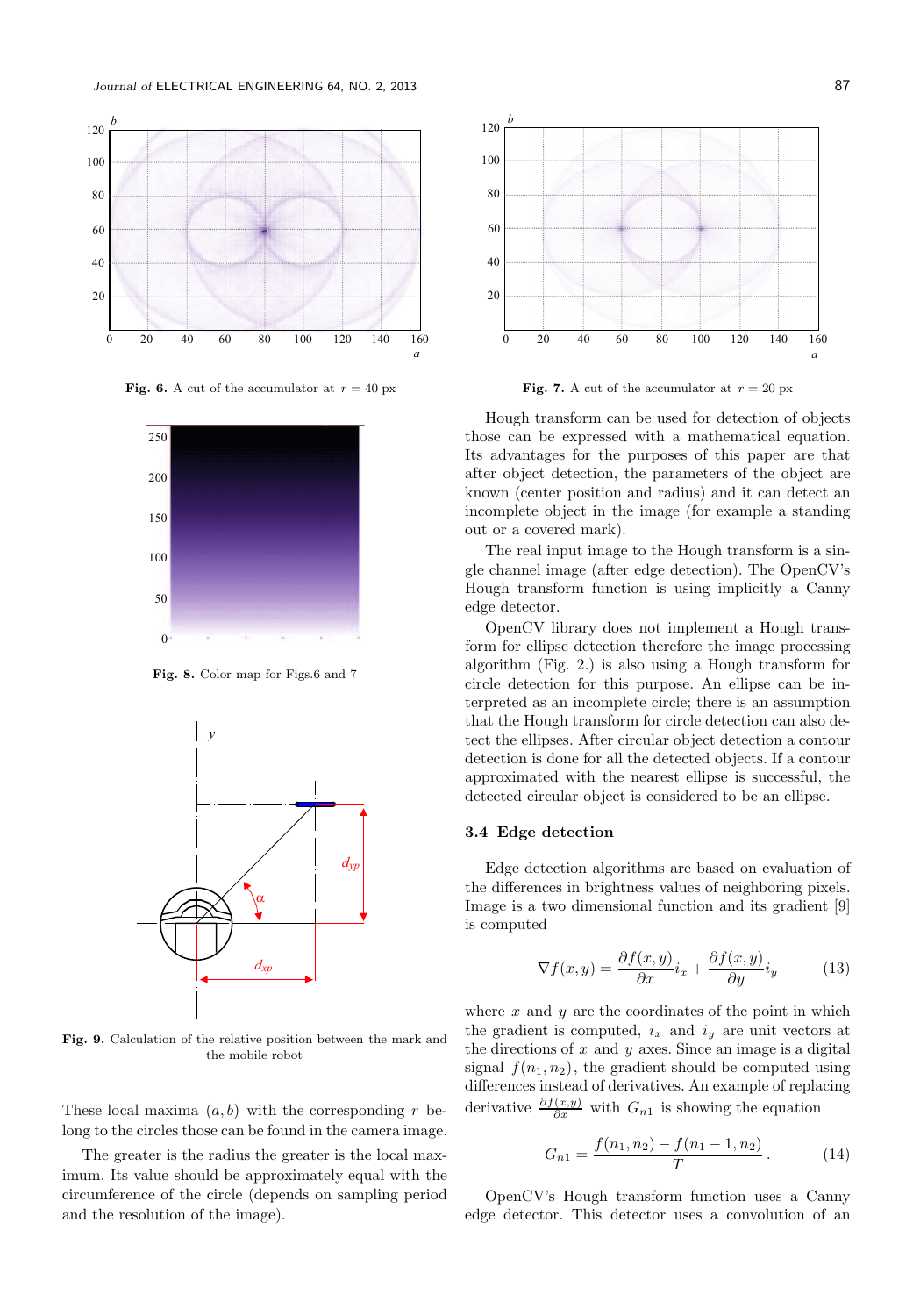

Fig. 10. Projection of an object with lens



Fig. 11. Polynomial and power approximation of the measured data

Table 1. Dependence of the distance of the mark from the mobile robot (Dist) on its radius (Rad) in the image of the camera

| Rad (pixels) 36 38 40 43 46 49 53 58 62                                           |  |  |  |  |  |
|-----------------------------------------------------------------------------------|--|--|--|--|--|
| Dist $\left( \mathrm{mm} \right)$ $-2000$ 1900 1800 1700 1600 1500 1400 1300 1200 |  |  |  |  |  |
|                                                                                   |  |  |  |  |  |
| Rad (pixels) 68 78 81 95 108 130 154 210 262                                      |  |  |  |  |  |

image with an operator  $G_n$  which is the first derivative of a two dimensional Gaussian  $G$  in some direction  $n$ 

$$
G_n = \frac{\partial G}{\partial n} = n \cdot \nabla G. \tag{15}
$$

## 4 MOBILE ROBOT NAVIGATION

After the image processing part the parameters of all detected marks are known (shape — circular or elliptical, radius or radiuses in the image of the camera, position of the center in the image of the camera). These data are used for the relative position computation between the mobile robot and the marks. After position estimation the trajectory planning part is applied.

### 4.5 Mobile robot and mark relative position determination

The task is to compute the position  $(d_{xp}, d_{yp})$  between the centre of the mobile robot and the mark (Fig. 9) from the known data obtained from the image processing part.

For  $d_{yp}$  computation the laws of optics could be used. The radius of the circle in the image of the camera depends on the distance  $d_{\eta p}$  of the mark from the center of the mobile robot.

A projection of an object to the image of the camera is shown on Fig. 10., where  $f$  is the focal length,  $p$  is the distance between the object plane and the main plane,  $q$  is the distance between the image plane and the main plane, h is the real height of the object and  $h'$  is the height of the object projected to the image of the camera.

Using the laws of optics,  $h'$  can be calculated  $[8]$ 

h

$$
\frac{1}{q} + \frac{1}{p} = \frac{1}{f},\tag{16}
$$

$$
\frac{h'}{h} = \frac{q}{p} = \frac{q - f}{f},\qquad(17)
$$

$$
h' = \frac{h}{(p/f) - 1}.
$$
\n(18)

Equation (18) is describing the dependence of the radius of the mark in the image  $(h')$  on the distance of the mark from the camera (or from the mobile robot). This equation is not linear. The needed parameters of the camera (such as focal length) are not always known therefore the dependence described with the equation (18) should be measured for the used camera.

The measurement was done by placing the mark in front of the camera (the way that the z axis of the camera was passing through the center of the mark) and changing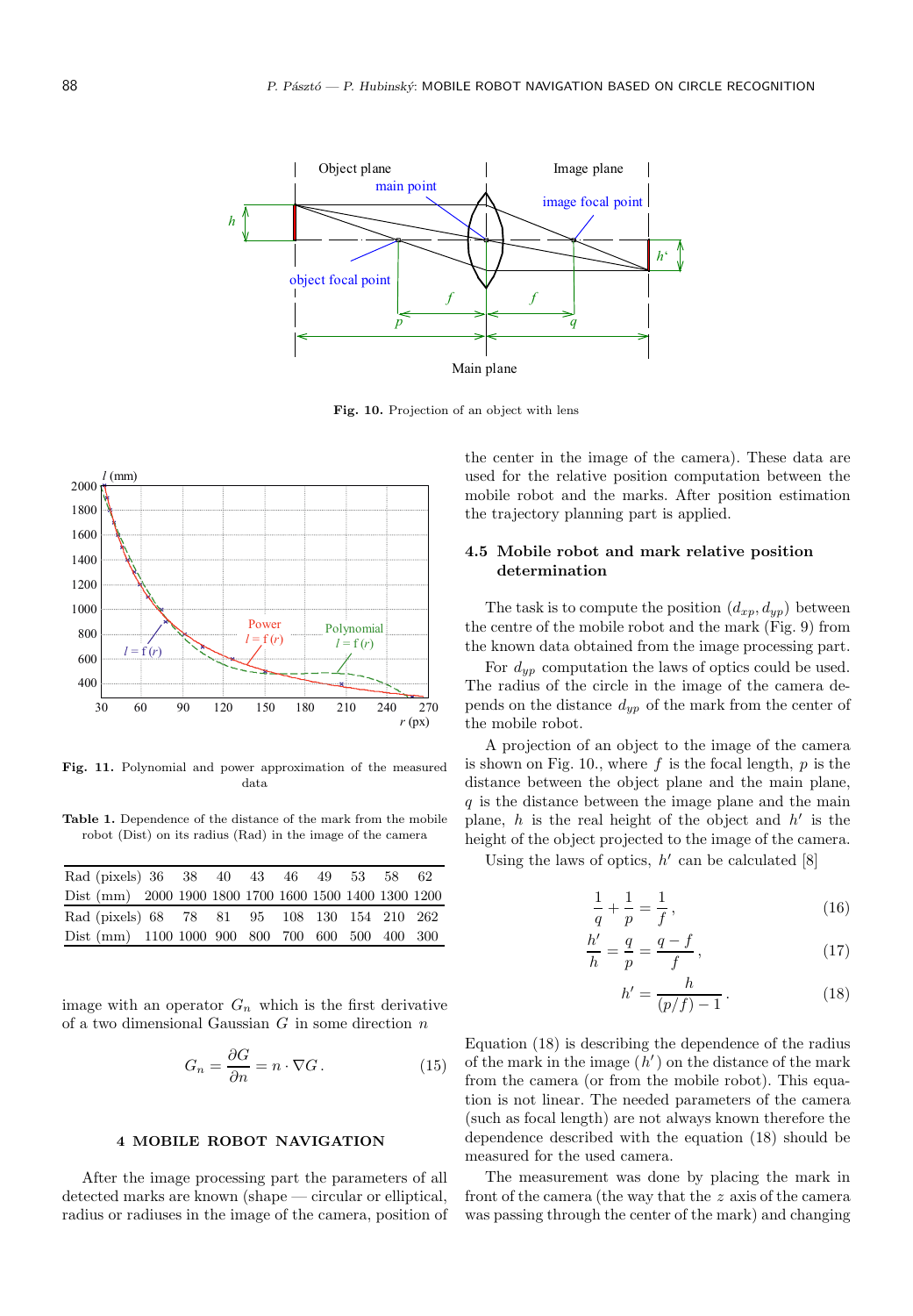

Fig. 12. Two wheeled mobile robot kinematics

the distance between the mark and the camera from 2 m down to 300 mm with step 100 mm (Table 1).

The measurement from Table 1. has to be approximated with a function for the ability of distance computation also between the measured points in this table. Different types of approximations were done, but the power approximation fits the best (Fig. 11.).

According to Fig. 11. the dependence of the distance of the mark from the mobile robot on its radius in the image (for a concrete camera) is

$$
y = 58958x^{-0.9434}.
$$
 (19)

Using (19) and substituting the radius of the recognized mark (radius of the detected circle with Hough transform) in *pixels* instead of  $x$ , the distance between the mark and the mobile robot  $d_{up}$  (on Fig. 9.) in mm can be computed.

For computation of  $d_{xp}$  (Fig. 9.) similar triangles can be used. Let  $(x_0, y_0)$  be the coordinates of the center of the detected mark (circle) in the image,  $r<sub>o</sub>$  the radius of the mark in the image and  $x_{co}$  the center of the image in the  $x$  axis. The ratio between the distance of the mark from the  $y$  axis in the environment and its real radius is the same as the ratio between the distances on the  $x$  axis of the center of the mark in the image from the center of the image on the  $x$  axis

$$
\frac{d_{xp}}{r_p} = \frac{x_o - x_{co}}{r_o},\tag{20}
$$

$$
d_{xp} = \frac{x_o - x_{co}}{r_o} r_p \,. \tag{21}
$$

### 4.6 Mobile robot trajectory planning

If the distance between the mobile robot and the nearest mark is greater than a desired threshold then the mobile robot is moving straight to the mark with an effort to hold the center of the mark (in the image) in the center of the image.

If the distance reaches the threshold, the mobile robot starts a movement over a trajectory described with a Bézier curve. This trajectory is computed the way that

the end point of the curve is situated on the needed side of the mark at the same distance as is the distance of the mark from the mobile robot  $d_{yp}$ .

Quadratic Bézier curves are used for path planning. A quadratic Bzier curve is a path traced by he function  $C(t)$ , given points  $P_0$ ,  $P_1$  and  $P_2$  where  $P_0$  and  $P_2$  are the start and the end points and  $P_1$  is the control point

$$
C(t) = (1-t)^2 P_0 + 2(1-t)t P_1 + t^2 P_2, \quad t \in \langle 0, 1 \rangle \quad (22)
$$

Substituting the coordinates of the points, this equation can be rewritten

$$
C_x(t) = (1-t)^2 x_0 + 2(1-t)tx_1 + t^2 x_2,
$$
  
\n
$$
C_y(t) = (1-t)^2 y_0 + 2(1-t)ty_1 + t^2 y_2.
$$
\n(23)

To make the mobile robot follow a desired trajectory, the trajectory should be divided into time intervals and the velocities of the wheels of the mobile robot should be calculated in each of these intervals. In other words in the first step the robot should move from a start position  $[C_x(t), C_y(t)]$ ;  $t = 0$  into a new position  $[C_x(t +$  $\Delta t$ ,  $C_y(t+\Delta t)$ ;  $t=0$ , where  $\Delta t$  is a time (sampling) interval which divides the interval  $t \in (0, 1)$ . The next step of the mobile robot is similar to the first one, but starts with  $t = t + \Delta t$ . To make a move from the start position into a new position, the needed velocities of the wheels of the mobile robot should be computed. The length of any Bézier curve is defined with its start, control and the end point, but  $t \in \langle 0, 1 \rangle$  for any length of the planned curve. It could be a problem for a mobile robot with a maximal speed  $v_{\text{max}}$  to move from a start position to the end position in a time defined by  $\Delta t$ , if the distance is greater than the mobile robot can travel with its maximal speed during this time period. Therefore a transformation of a step on the computed Bézier curve (with time interval  $\Delta t$ ) into a real step in Cartesian coordinates (with time interval  $\Delta t_r$ ) was done

$$
\Delta t_r = \frac{\sqrt{(x_T - x_0)^2 + (y_T - y_0)^2}}{v_{\text{max}}}.
$$
 (24)

This equation computes the time needed for a mobile robot with a known maximal speed  $v_{\text{max}}$  to drive the distance between two points on the desired Bézier curve, where  $[x_0, y_0] = [C_x(t), C_y(t)]; t = 0$  is the start position and  $[x_T, y_T] = [C_x(t + \Delta t), C_y(t + \Delta t)]; t = 0$  is the position where the mobile robot has to drive into.

The general equations of the two wheeled mobile robot kinematics [12] can be used for the calculation of the needed velocities of the wheels of the mobile robot in each step

$$
v_x = \frac{v_L + v_R}{2} \cos \varphi, \qquad (25)
$$

$$
v_y = \frac{v_L + v_R}{2} \sin \varphi , \qquad (26)
$$

$$
v_{\varphi} = \frac{v_R - v_L}{2d},\tag{27}
$$

$$
\Delta x_T = v_x \cdot \Delta t \,,\tag{28}
$$

$$
\Delta y_T = v_y \cdot \Delta t \,, \tag{29}
$$

$$
\Delta \varphi = v_{\varphi} \cdot \Delta t. \tag{30}
$$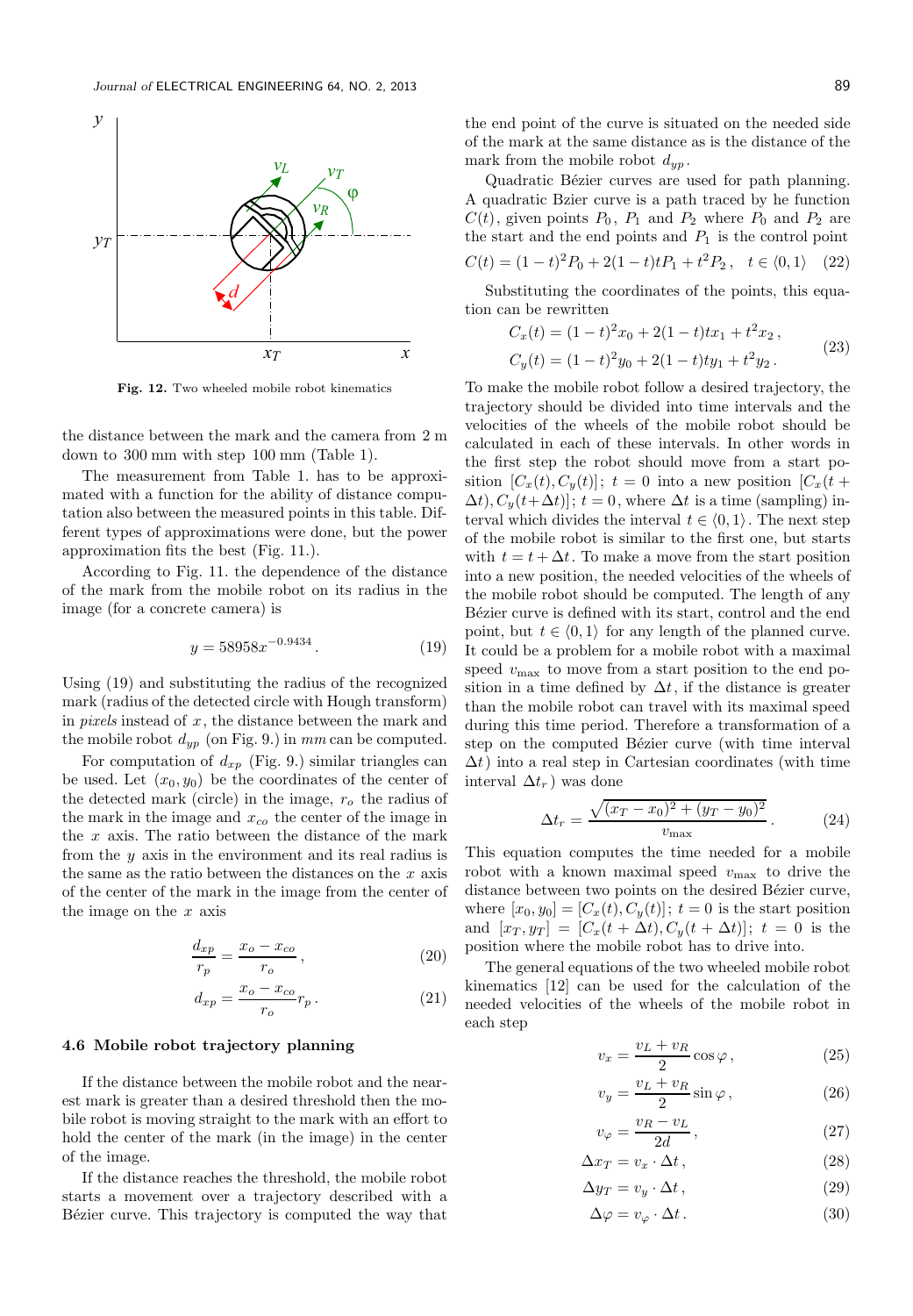

Fig. 13. The graph of the accuracy of mark's position estimation with one camera

Table 2. List of selected parameters of Hokuyo URG-04LX laser scanner

| Parameter             | Description                                                            |
|-----------------------|------------------------------------------------------------------------|
| Measuring range       | 60 to 4095 mm, $240^{\circ}$                                           |
| Accuracy              | 60 to 1000 mm: $\pm 10$ mm<br>1000 to 4095 mm:<br>$1\%$ of measurement |
| Angular<br>resolution | Step angle $0.36^{\circ}$<br>$(360/1024 \text{ steps})$                |

Here  $\Delta x_T$  and  $\Delta y_T$  are the differences between the robot's start and end position on  $x$  and  $y$  axes if the robot moves with the velocities  $v_L$  and  $v_R$  of its wheels for a time  $\Delta t$ . These differences should be the same as the differences on the computed Bézier curve with step  $\Delta t$ . During the movement of the mobile robot, its angle  $\varphi$  is also changing. The starting orientation and position of the mobile robot on a trajectory generated with a Bézier curve is always assumed to be  $[x_0, y_0] = [0, 0]$ and  $\varphi_0 = \frac{\pi}{2}$ . The robot has to move to position  $[x_T, y_T]$ and has to change its starting angle to the new angle  $\varphi_T$ . This angle is computed using a C++ function atan2 which returns the principal value of the arc tangent of  $\frac{y}{x}$  expressed in radians (this function computes the value depending on the quadrant)

$$
\varphi_T = a \tan 2((y_T - y_0), (x_T - x_0)).
$$
 (31)

Substitute the robot's start and end positions and angles into the system of kinematics equations

$$
(x_T - x_0) = \frac{v_L + v_R}{2} \cos \varphi_0 \Delta t, \qquad (32)
$$

$$
(y_T - y_0) = \frac{v_L + v_R}{2} \sin \varphi_0 \Delta t, \qquad (33)
$$

$$
(\varphi_T - \varphi_0) = \frac{v_R - v_L}{2d} \Delta t. \tag{34}
$$

The needed velocities of the left and the right wheel of the mobile robot are computed as follows (remember to use  $\Delta t_r$  instead of  $\Delta t$  because the two wheeled mobile robot kinematics equations were written in general form)

$$
v_L = \frac{1}{\Delta t_r} \left[ \frac{(x_T - x_0)}{\cos \varphi_0} - d(\varphi_T - \varphi_0) \right],\tag{35}
$$

$$
v_R = \frac{2d(\varphi_T - \varphi_0)}{\Delta t_r} + v_L.
$$
 (36)

The new position and the angle of the mobile robot are

$$
x_T = x_0 + v_x \Delta t_r, \qquad (37)
$$

$$
y_T = y_0 + v_y \Delta t_r, \qquad (38)
$$

$$
\varphi_T = \varphi_0 + v_\varphi \Delta t_r. \tag{39}
$$

The next step starts with setting  $x_0$  and  $y_0$  to reached  $x_T$  and  $y_T$ . Then the computation of new desired  $x_T$  and  $y_T$  from the Bézier curve equation with step  $\Delta t$  follows.

### 5 EXPERIMENTS

Experiments were done to verify the accuracy of the position estimation between the detected mark and the mobile robot with visual system. The designed method can determine the position of the mark in front of the mobile robot on  $x$  and  $y$  axes of the mobile robot's coordinate system using only one camera. If the accuracy of the position estimation would be low, the mobile robot could collide with the mark.

During the experiment the mark was placed in front of the mobile robot into different positions on the  $x$  and y axes. The accurate position of the mark was measured with Hokuyo URG-04LX laser scanner [10]. The list of its selected parameters is shown in Table 2.

The accurate position of the mark was compared with the position determined by the visual system. The result is shown in Fig. 13. Every measured position of the mark is shown in this figure with different color and the accurate position of the mark determined with laser scanner is marked with a star. For every position of the mark a series of 100 measurements with visual system was done. The best and the worst position estimation with visual system for every position of the mark were noted in the graph. The worst position estimation is marked with right-triangle and the best position estimation is marked with left-triangle.

In the measurements the error of position determination with visual system towards laser scanner is calculated as

$$
e = \sqrt{(x_{\text{visual}} - x_{\text{laser}})^2 + (y_{\text{visual}} - y_{\text{laser}})^2}
$$
 (40)

where  $[x_{\text{visual}}, y_{\text{visual}}]$  is the position of the mark measured with visual system and  $[x<sub>laser</sub>, y<sub>laser</sub>]$  is the position of the mark measured with laser scanner.